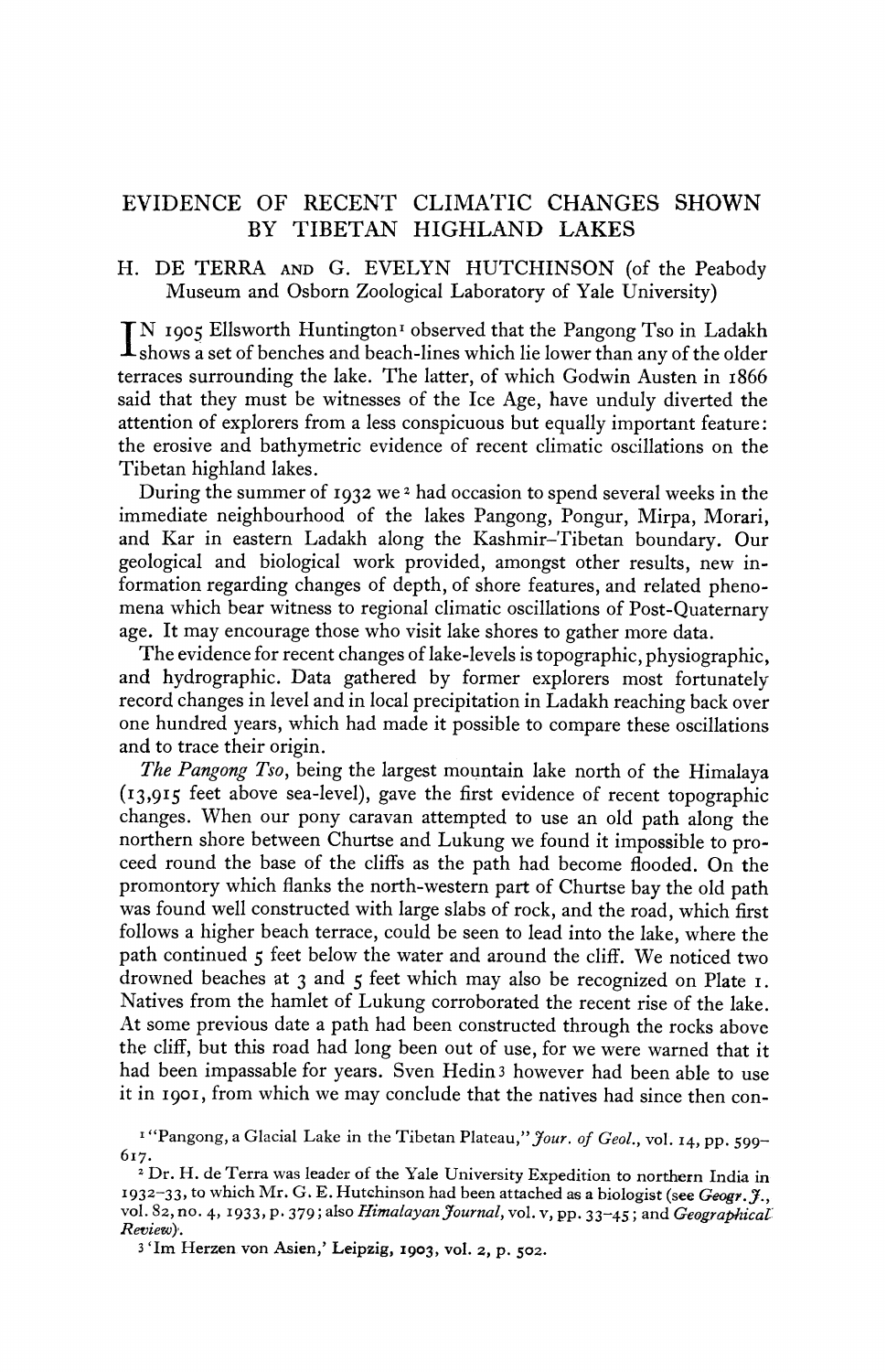**structed the safer and shorter road along the base of the cliff which eventually had become flooded so that the northern shore road fell entirely into disuse. For this reason the northern trade and shepherd route from Tanktse to Rudok leads nowadays via Phobrang across the Kiu La. Our native guide stated also** 



**that the outlet of the eastern Pangong near Ot had become unfordable owing to high water.** 

**A few days later our surveyor, Khan Sahib Afraz Gul Khan, drew my .attention to the fact that a rocky islet a quarter of a mile out in the lake from the shore at Yaktil which had been marked as lying 5 feet above the lake-level on the old survey sheet (27.I3922') did not now exist. Hutchinson set out for a line of soundings and found that the shallowest water was I3-I feet at**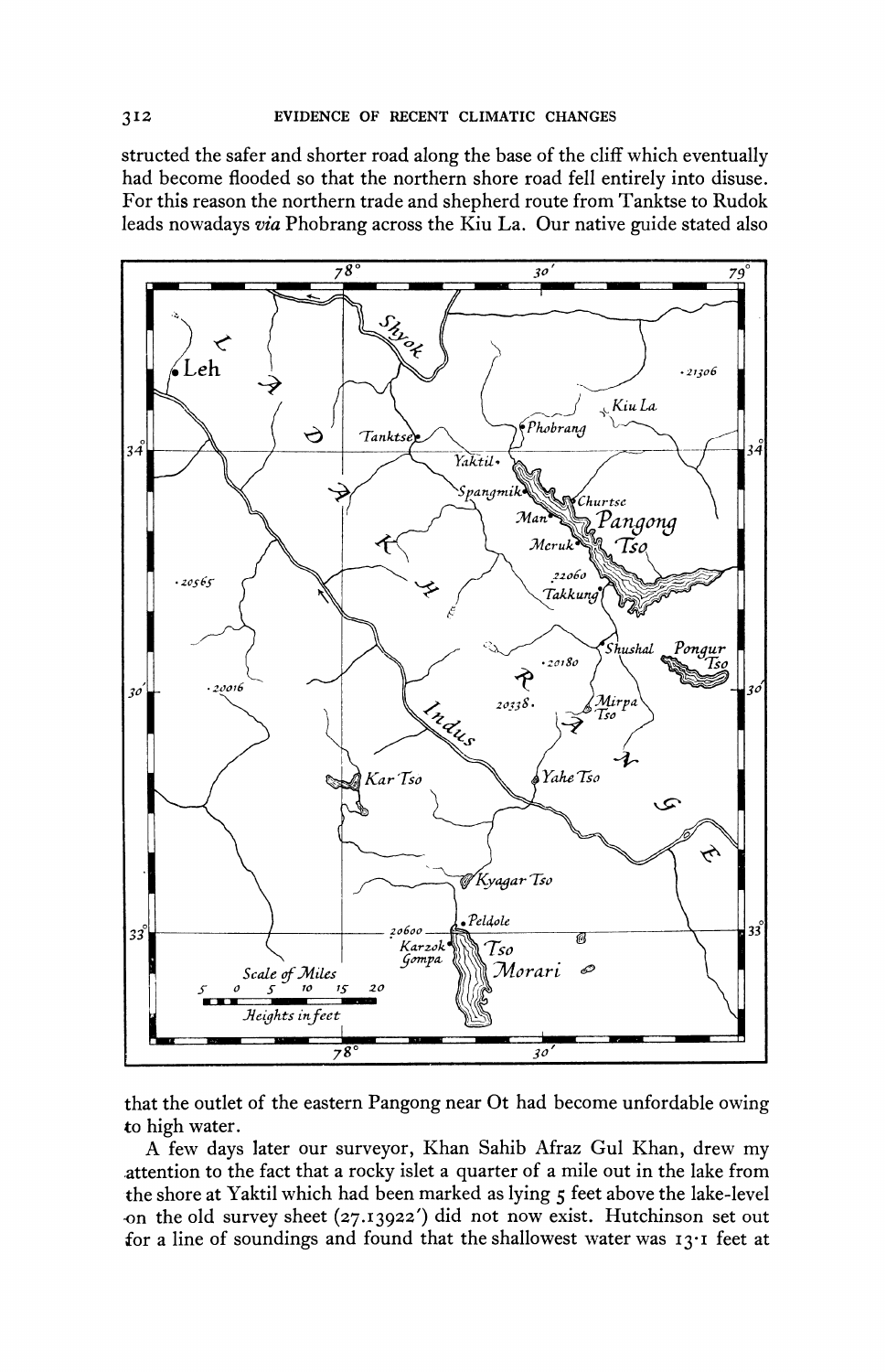**the spot where the islet had been in i86I. Thus the lake had risen since then at least I8 feet.** 

**As we proceeded from Lukung to Man and Takkung on the southern lake side further physiographic evidence for a recent rise presented itself. The fan formation which here makes the lake front is seen to be superimposed on the pleistocene deposits and is therefore of post-glacial origin. A young taluscone at the slope of a cliff between Yaktil and Spangmik showed two distinct beach lines 3 and 5 feet above the water, and a third could be seen in the clear water 2 to 3 feet below the level of the lake. Shortly before reaching this spot the path makes a detour around the advancing water of a shallow bay. Beyond Spangmik several river-beds must be crossed, of which some are deeply entrenched into the fan, which is underlain by glacial and interglacial deposits. In some of the shallower flood channels a more recent heavy accumulation of gravel had taken place, so that the road had been completely obliterated. Former erosion naturally had entrenched the river-bed during a progressive fall of the lake-level until this process had recently been checked, if temporarily, by a rise of the water to which the rivulets had responded by accumulation.** 

**Twelve miles south-east of Takkung the underwater beaches were seen to follow the contours of an old shore-line (Fig. I). A small delta had here been** 



**Fig. I** 

**built into the lake, and as the underwater beaches broke abruptly off along the drowned shallow flood-channel of the rivulet it is evident that the beach preceded the delta. Larger bushes could still be seen clinging to the upper beaches while others had already become uprooted and were tossed about by the waves. These had cut a cliff 7 feet high into the older fan deposit from which the vegetation was breaking loose. The two beaches in front of the cliff had evidently been made at lower water, and owing to a further fall of the lake a younger fan had then been formed in front of them. The rising lake water had then flooded these shore features until the lake is now cutting into the front of the older fan.** 

**Another interesting physiographic change connected with the rise of the Pangong is the formation of small lagoons. They appear in parallel rows along the shore and in one place two could be seen at distances of 3 and io feet from the shore. Fig. 2 may illustrate how their peculiar arrangement can be explained by a progressive rise of the lake-level. Their formation is greatly assisted by preceding shore-ice action. The accumulation of gravel and sand in the form of ridges is a common feature along Tibetan lakes (Plate2). Owing to the severity of the frost, which keeps the lakes solidly icebound during four or five months of the year, shore-ice is a much greater factor of accumulation**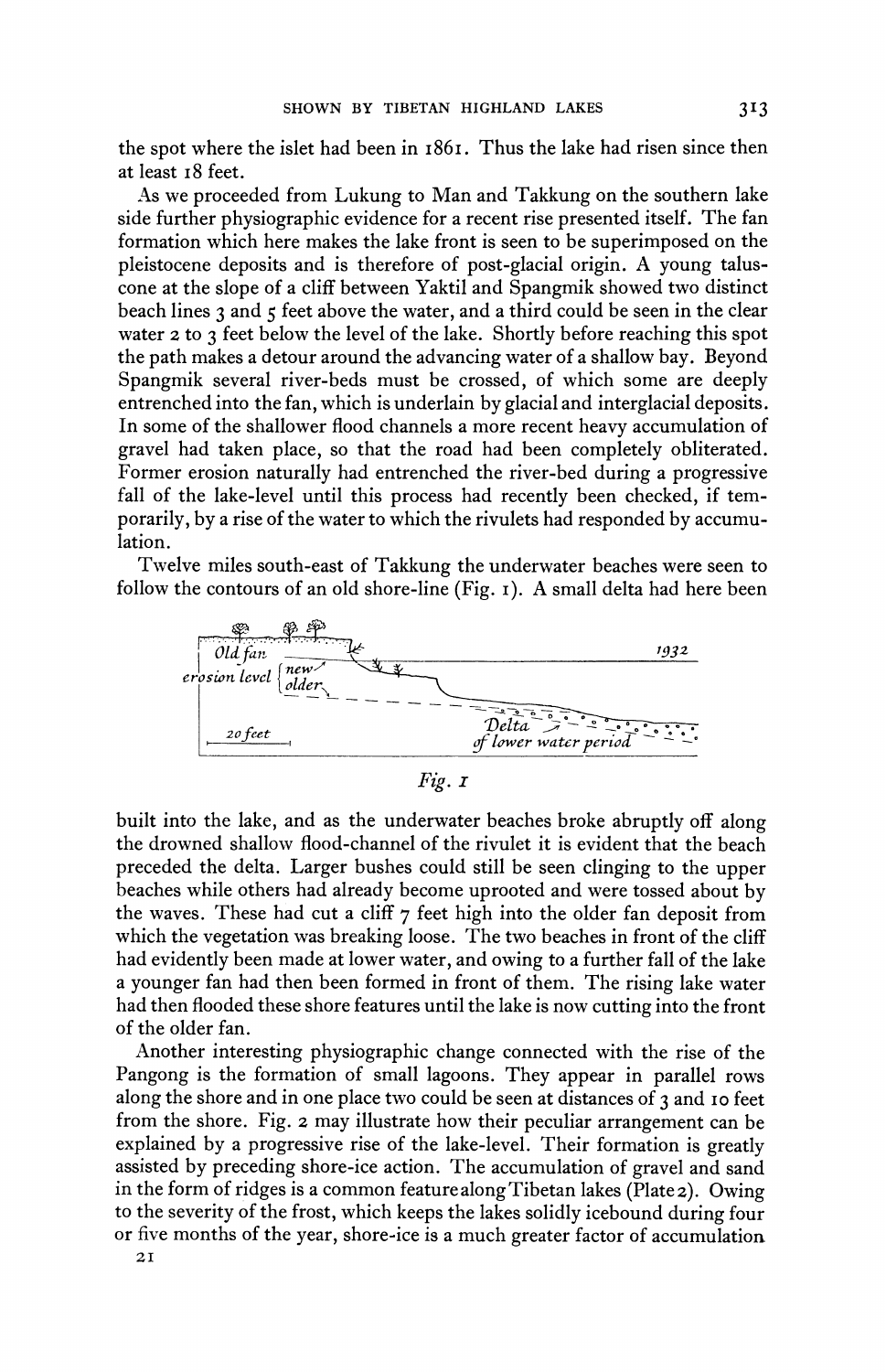**than around lowland lakes in middle latitudes. On Tso Morari I measured the beach gravel walls which were piled up by shore-ice to 4 feet high. Huntington' and Hedin z have pictured the same process. Such walls are found on many of the lagoons, but it is evident that they can survive a temporary inundation only if they consist of coarser gravel or of sand which has become somewhat cemented. During stage 2 of Fig. 2 Terrace A will become slightly hollow as the result of weathering, especially by deflation, whereby the height of the new beach wall is accentuated. Most lagoons on Pangong can be traced back to the same process; particularly where low terraced fans have become inundated, this indicates a recent rise of the lake-level.** 

**There are also new data on soundings which lead to comparison with previous bathymetric work done by H. v. Schlagintweit in I856 3 and Sven Hedin in 1901.4 During our expedition soundings were made in the extreme northwestern end of the lake, in the vicinity of trig. station 27 of the survey of 1863, an islet now covered with water. One of these soundings, over the station, can be placed with confidence; the position of the others is very close;** 



**Fig. 2** 

**the soundings near Man can be placed with fair accuracy, but several soundings to the east of Takkung can be located only roughly.** 

**Hedin sounded the lake in 1901. He obtained one long line in the most southern part of the basin and another from Man across the lake to Churtse.**  The latter may be on nearly the same profile as ours, from which a rise of  $15$ **feet between 190o and 1932 can be deduced. H. v. Schlagintweit had obtained a maximum depth of 170 feet (5I 4 m.) in the centre of the lake opposite Takkung. He also made two lines across the lake, one from Meruk, the other from Man. In the latter a maximum depth of I48\*4 feet (45'\* m.) was encountered. When Schlagintweit's profile across the lake at Man is drawn, and the portion of the profile represented by our soundings then drawn below the older profile, the deeper of our soundings is found to lie just north of the central sounding of Schlagintweit's series. By comparing Schlagintweit's** 

- **<sup>2</sup>'Scientific Results of a Journey in Central Asia, I899-I 902,' vol.iv, Stockholm, 1907.**
- **3'Reisen in Indien und Hochasien,' Jena, 1872, vol. 3, p. I72.**
- **4 Op. cit., pp. 333 ff.**

**I Op. cit., Fig. 4.**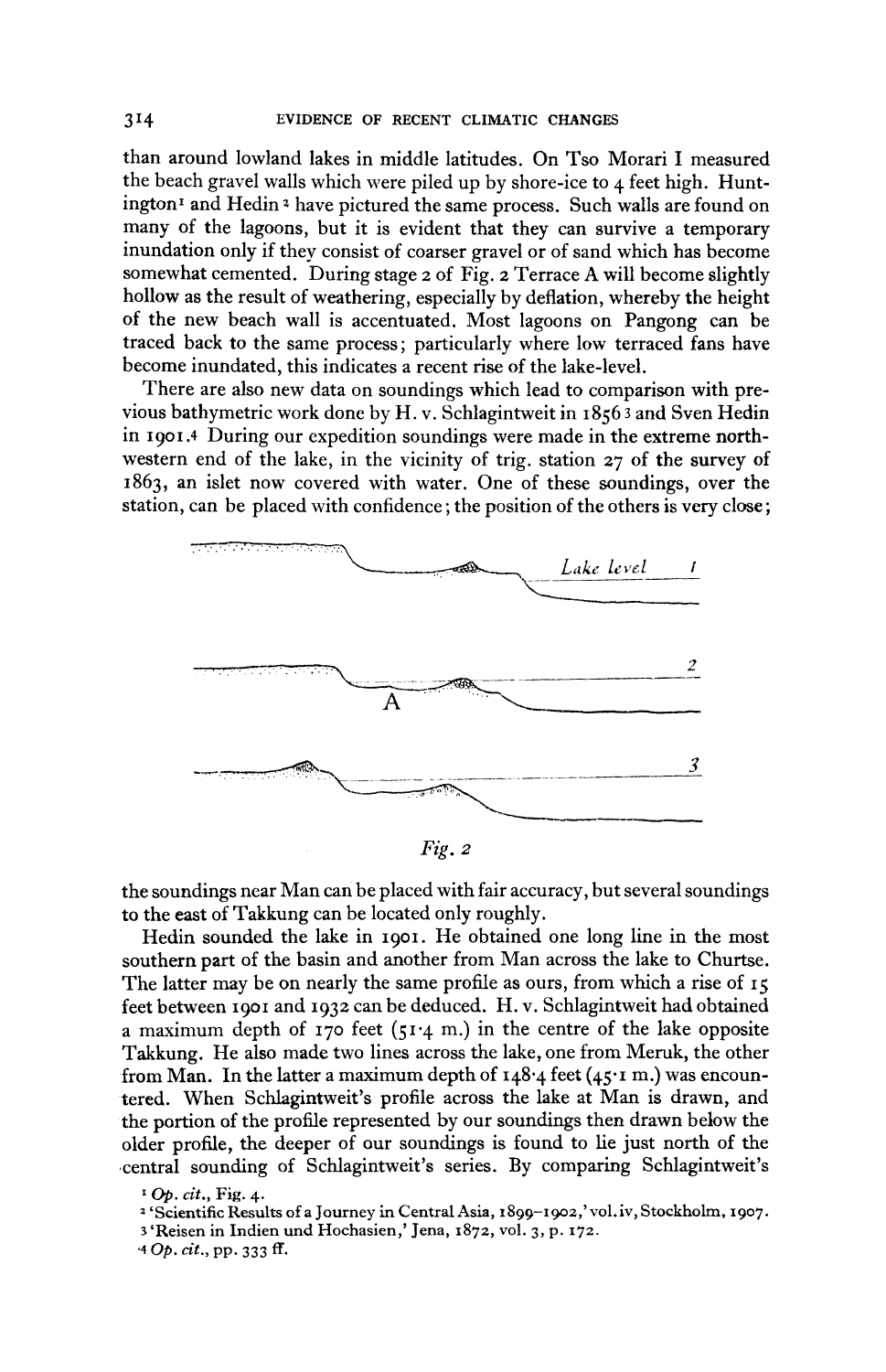**middle sounding of I40o0 feet (426 m.) with the point on our profile immediately below it, a rise of water-level of x9-4 feet (5-9 m.) can be deduced, and approximately the same rise is given when our deeper sounding is compared with Schlagintweit's profile. Our shallower sounding lies under a part of Schlagintweit's profile at which the depth is changing too rapidly to give any data of value. From a consideration of the present depth of the islet which was covered with water before 1859, it is clear that this figure of a net rise of 19-4 feet (5-9 m.) since I856 is too great. In all probability the lines of Schlagintweit's soundings and ours do not exactly coincide. From the rate at which the island rose after 1859 we are probably justified in supposing that the lake was 10 feet (3 m.) shallower in**  $1856$  **than in**  $1932$ **. Comparison of the areas of the profiles of I856 and 1932 shows an increase of i8 per cent. corresponding to a rise of 19'4 feet (5-9 m.); since this is about the total rise between the minimum and to-day, we may assume an increase of volume of about 18 per cent. since the sixties of the last century.** 

**The general correctness of the information obtained is however confirmed by a multitude of earlier observations all indicative of changes of the Pangong level. These historic data have been condensed in diagrammatic form on Fig. 6. For reference this list of historic data can briefly be summarized as follows:** 

**I. W. Moorcroft and G. Trebeck ('Travels in the Himalayan Provinces of**  Hindustan and the Punjab,' London, 1831, pp. 401, 435) gave the first account **of Tso Pangong and mention the lack of a road along the northern shore in I82I.** 

2. H. Strachey ("Physical Geography of Western Tibet," *Jour. Royal Geo***graphic Soc., vol. 23, I853), who visited the lake in 1848, remarks on the outflow of the eastern Pangong at Ot. His native guide, who had been with Moorcroft, said that the lake had perceptibly receded in the last twenty-seven years.** 

**3. H. von Schlagintweit (op. cit., vol. 3, pp. i68 ff.) relates native information according to which higher lake-levels in connection with good harvests were frequent before 1841. In i856 soundings were made but no rock islet is mentioned.** 

**4. H. H. Godwin Austen ("Notes on the Pangong Lake District of Ladakh," Jour. Asiatic Soc. Bengal, vol. 37, pt. 2, pp. 84-117, i866) surveyed the rock islet in 1863 which appeared in 1859 above the lake-level. Shore roads were passable. He observed five to six beach-lines, i foot distant from each other, and also a submerged lake terrace, io feet below the 1863 level. From these phenomena he infers climatic oscillations.** 

**5. In 1869 F. Drew ('The Jummoo and Kashmir Territories,' London, 1875) pictures the islet and mentions a total seasonal rise and fall of the lake by 3 feet.** 

**6. M. S. Wellby ('Through Unknown Tibet,' London, I898) had the choice to use either the shore route or the longer but safer one across the Poranda La.** 

7. Sven Hedin (op. cit.) gives soundings of 1901 and comments on the **condition of the northern shore route which was inundated, but the river at Ot was fordable. The existence of an older road, io m. above the path which he followed, makes him believe that his road of 190o was once flooded.**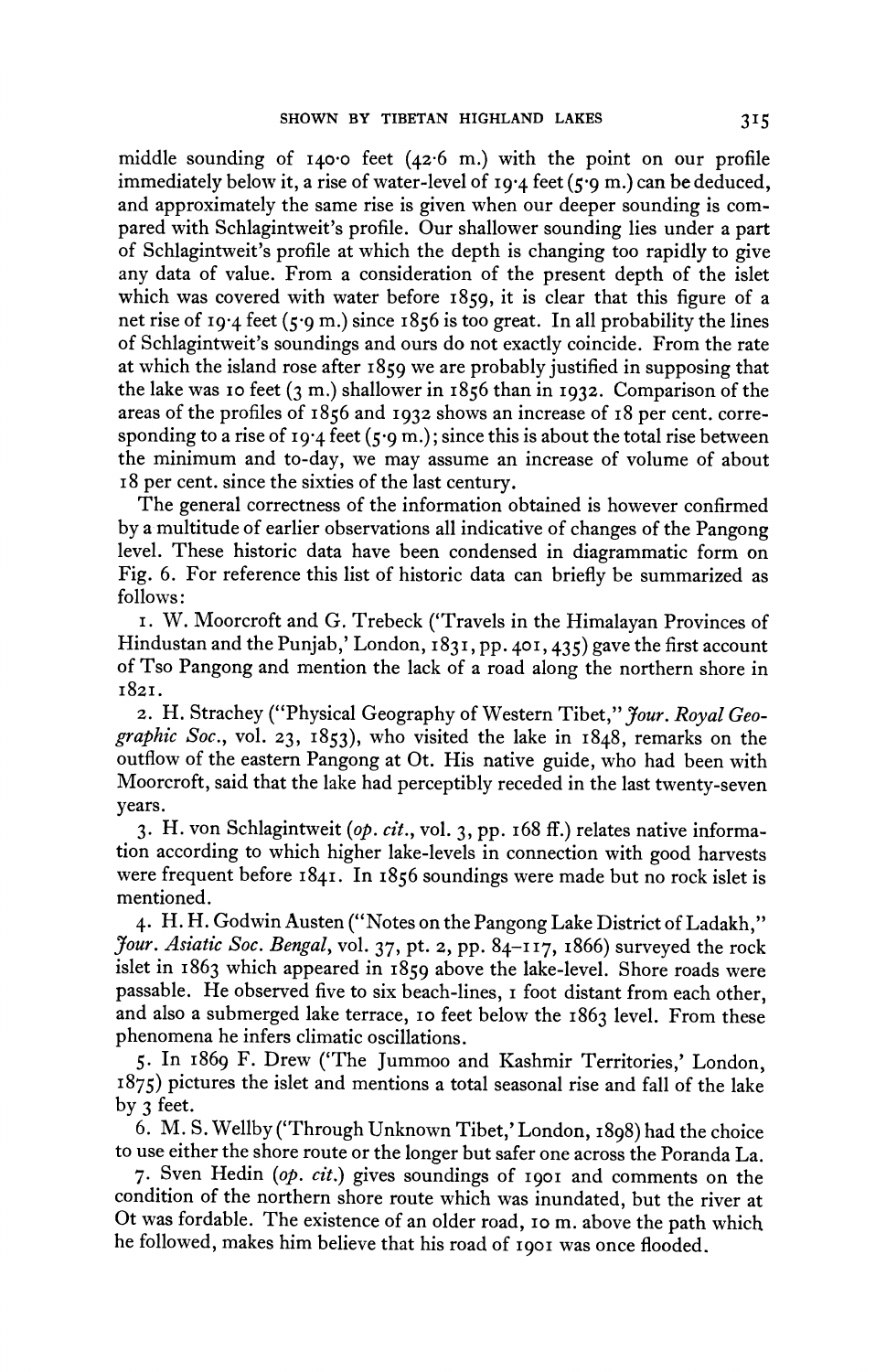**8. E. Huntington (op. cit.) observed in I905 three to four small drowned beaches 10 to 12 feet below the level, and gives native information according to which the lake was io to 12 feet lower during I875-85. Although he recognized that oscillations were recent he attempted to couple them with the formation of clay and gravel deposits near Man which Godwin Austen in i866 had rightly interpreted to be of glacial and interglacial origin.** 

**To this historic record must be added a chemical analysis of the lake water made for Henderson and Hume in I87I.I A comparison of the chloride content of the lake as given by him with that found in 1932 indicates that the lake has been diluted by fresh water by 16 per cent. of its former volume since that date. This increase in volume is comparable to the increase of I8 per cent. in area of the cross-section at Man indicated above.** 

The whole clearly indicates that within 112 years Tso Pangong has ex**perienced one low and two high levels.** 

**Tso Morari, in the district of Rupshu on the Himalayan side of Ladakh, presents indisputable evidence of a recent rise. The prayer or mani walls on the western shore between Karzok Gompa and Peldole were half washed into the lake when we passed there in August 1932 (Plates 3 and 4). The path** 



**Fig. 3** 

**did not bifurcate at the end of the prayer wall as it should,and the natives had started building a smaller mani 4 feet farther inland on the other side of the road. Plate 3 and Fig. 3 show the ruined state of this monument, and the drowned terrace across which one branch of the path led round the other side of the mani, as is required by lamaistic rite. The destruction of an older shore road became visible all the way. The people had in some places carried it across young talus 10 feet higher up. Three drowned beach-lines could clearly be seen under water as Fig. 3 illustrates, and from a higher location above the shore one could readily follow three or four of the drowned beaches all along the shore. Some lagoons occur in a beach, their spits lying 5 inches above the level. Strewn with coarse gravel and boulder they indicate a formation similar to the one formerly described. On the eastern shore also there is a drowned path 5 to 6 feet beneath the water which leads around a rocky promontory south of the plain called Titta.** 

**Our soundings on Tso Morari showed that the lake was I60- 65 feet (49 m.) deep, midway between Karzok and Peldole about 500 feet (I50 m.) in from this shore. One of Drew's lines of soundings lies a little to the south, running** 

**<sup>I</sup>Frankland,in Appendix B of Henderson, G., and Hume, O. A., 'Lahore to Yarkand,' London, I873.**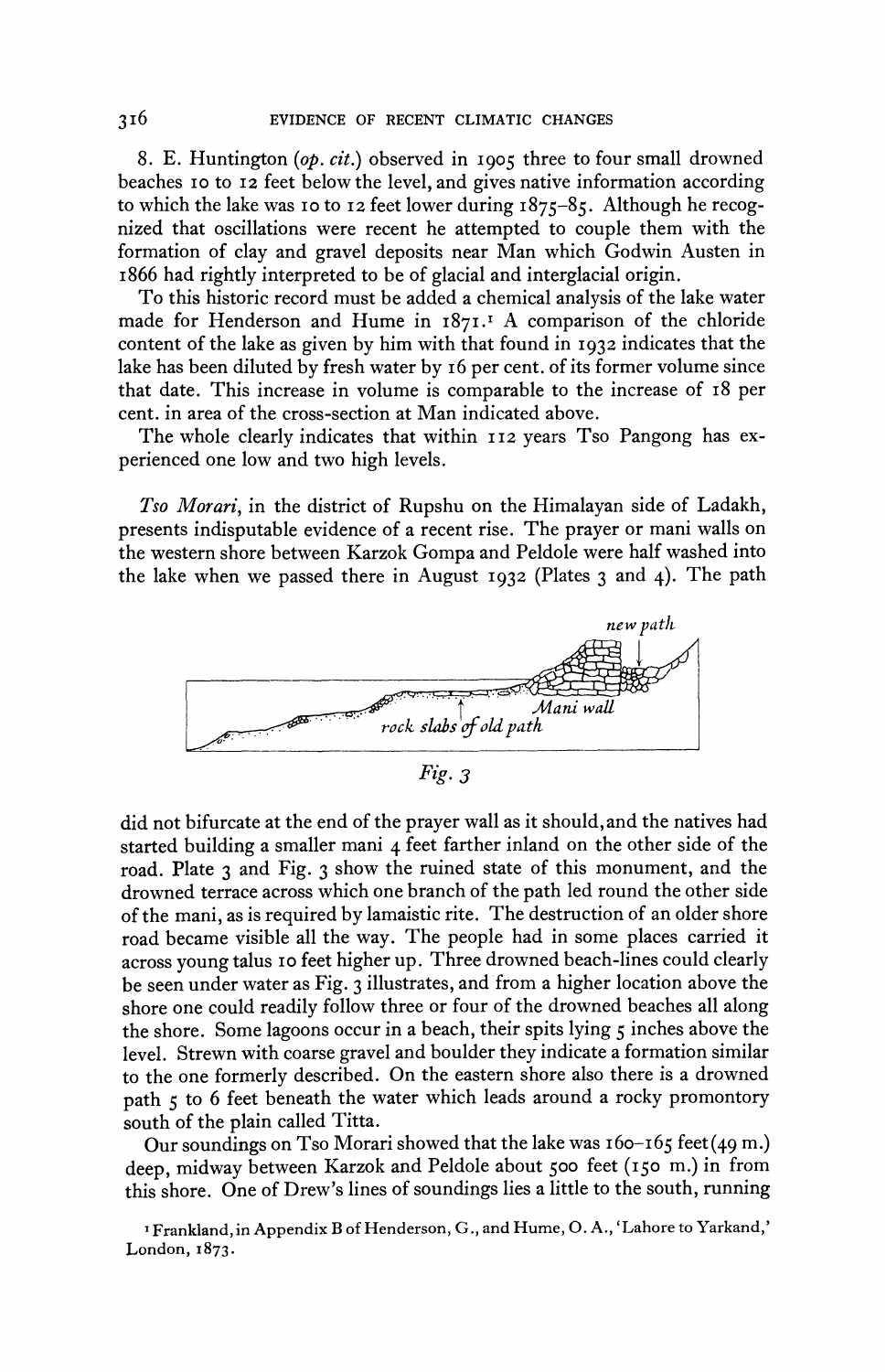

**Plate I. Pangong Tso: drowned beaches** 



**Plate 2. Pangong Tso: accumulated gravel and sand**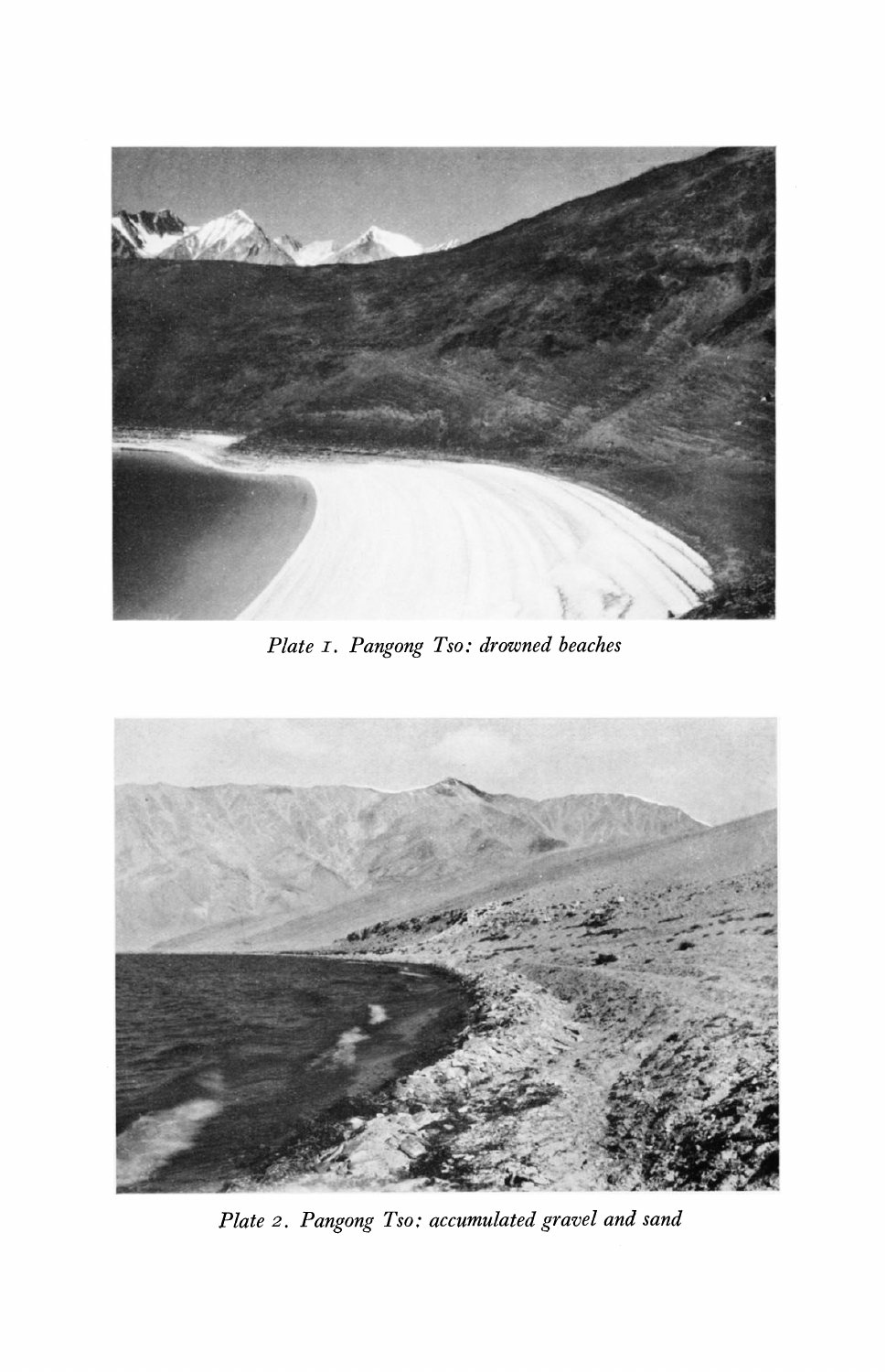

**Plate 3. Tso Morari: prayer wall partly washed away** 



**Plate 4. Tso Morari: remains of submerged prayer wall**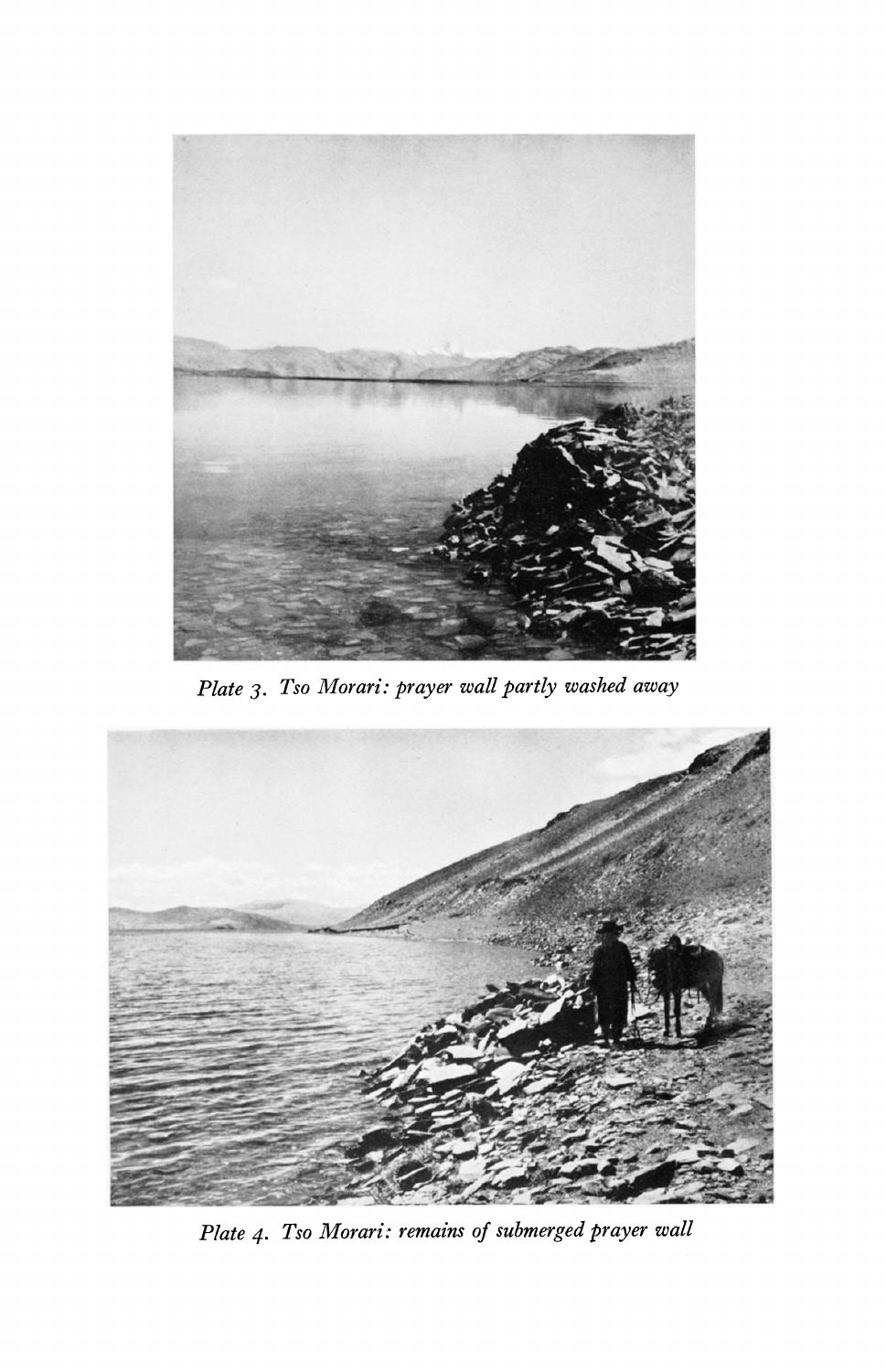**due east from Karzok. Unfortunately it is not possible to make any comparison owing to the probable variation in the slope of the lake bottom in this region.** 

**On Kyagar Tso a well-defined beach with a gravel wall made by ice-push was noticed 3 feet below the present level; within this are two less well-marked beaches. Drew found the deepest point to be in the south-west corner of the lake, where he ascertained a depth of 67 feet (20-4 m.). In the same part of**  the lake we obtained a depth of  $69.6$  feet  $(21.2 \text{ m.})$ . It is probable that the **water-level has risen about 3 feet in the last fifty years.** 

**The small glacial lake, Yahe Tso, which is drained by a northern tributary of the Indus, showed one drowned beach at 6 feet and two others at a depth of 3 feet and i foot along the south-west corner. A sharp drop from the 3-foot contour at the north end of the lake may represent the second of these beaches. At the present the lake has an outlet, so large changes in water-level could not be expected.** 

**Mirpa Tso is a glacial lake without outlet in a kar basin of the Ladakh Range south of Shushul. It presents drowned shore-lines at I, 2, 3, and perhaps 4 feet. The former three are very conspicuous and can be clearly seen along the southern shore where there is also a larger set of higher and older shorelines. The drowned beaches give here clearly the impression of being the youngest features resulting from continuous post-glacial desiccation which had been checked by the recent rise of the lake-level.** 

**On Pongur Tso remains of a drowned beach, about I foot below the present level, were observed in several places along the western end of the southern shore.** 

**During Dr. Trinkler's expedition in 1927 de Terra noticed a drowned river terrace at the eastern end of the Aksai-chin lake where a small river flows into it. The terrace is cut into clay deposits and was overstrewn with gravel, lying I 2 feet under water. The lake shore showed a sandy gravel beach wall i foot high which lay on top of a drowned terrace 2 feet below the level.** 

**Outside the region which is known to either of the authors the lake system of Manasarowar and Rakas Tal in Tibet gives a remarkable record of oscillations which have become known through various descriptions.' Until the middle of the eighteenth century Lake Manasarowar regularly flowed into Rakas Tal and the latter apparently into the Sutlej. Since 1804 the flow from Manasarowar into Rakas Tal has been recorded as intermittent and no certain records exist of water leaving Rakas Tal. The channel from Manasarowar is but a few feet above the lower level of the lake, and thus a small rise will suffice to convert the dry bed of the effluent into a river. Fig. 5 gives the record of observations available since I804.** 

### **The Climatic Cause of the Changes in Lake-levels**

**As most of the lakes mentioned receive their water supply from glaciers or snow-fed rivers, it seems at first obvious to couple the recent rise of lake-level** 

**<sup>I</sup>The last observations were recorded by Messrs. F. Williamson and F. Ludlow in 1932 (Him. Jour., vol. 5, p. 103). See also Kashyap, Jour. Asiatic Soc. Bengal, N.S., vol. 25, 1929, and Sven Hedin, 'Southern Tibet,' vol. ii, Stockholm, 1917, pp. 171- I88.**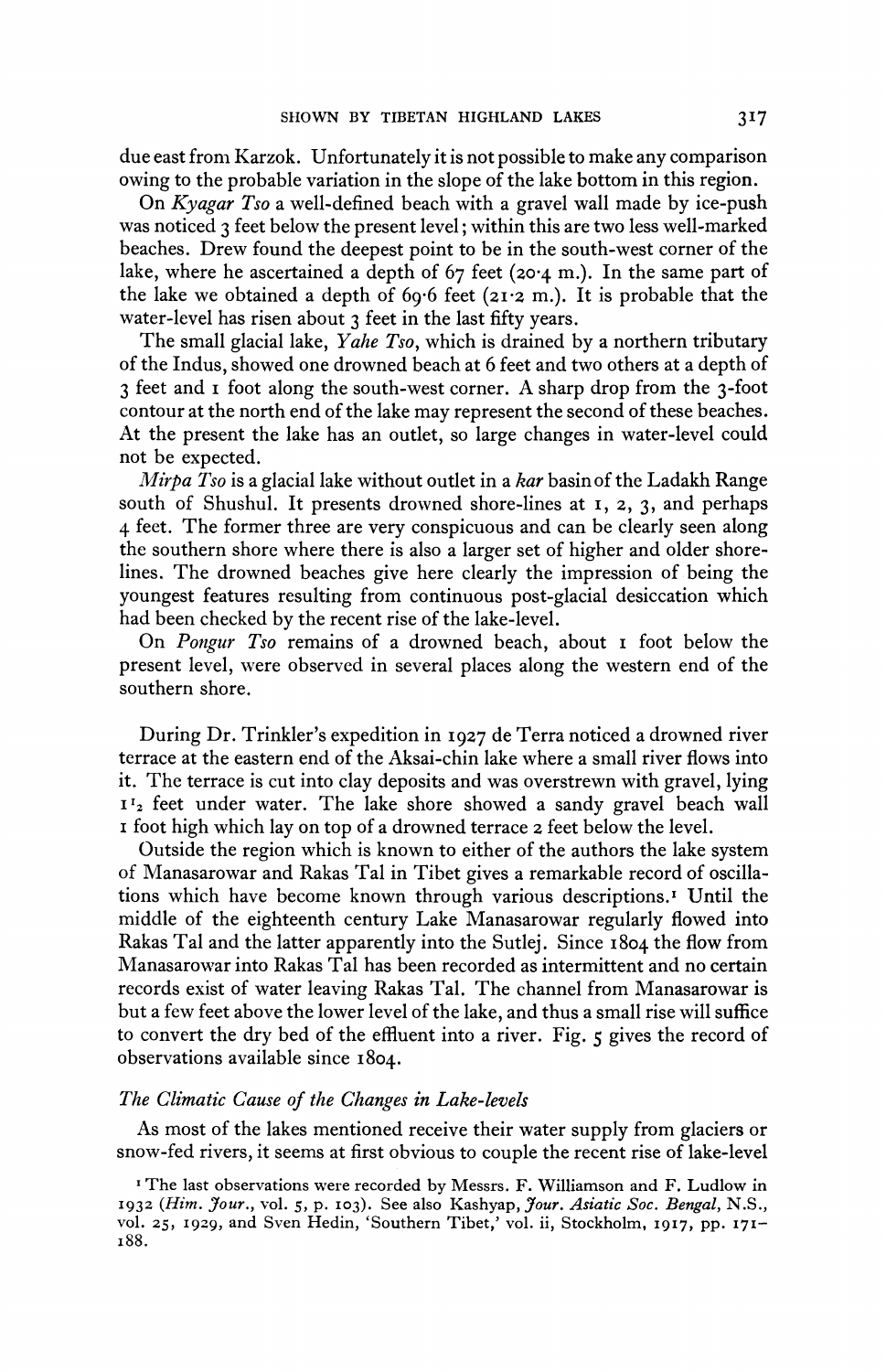#### **318 RECENT CLIMATIC CHANGES SHOWN BY TIBETAN HIGHLAND LAKES**

**with an increase in the amount of melting water. In such a case we would expect to find widespread evidence of glacier retreat and possibly a rise in the snow-line. In the case of the Pangong lake basin however no trace of general glacier retreat could be detected. The numerous glaciers on the Pangong range south of the lake have irregular movements, and on the whole they seem at the present to be stationary so far as one can judge from topographic evidence. Mirpa and Yahe Tso have no glaciers in their immediate neighbourhood, and yet they also show drowned beach-lines. Another argument against an**  increased ablation is the fact that numerous patches of valley névé in eastern **Ladakh have hardly changed their size in the last eighty-three years. Strachey noticed one cake of valley névé in southern Rupshu 4-5 inches thick and several acres in extent, and another one in I848 in the Mirpa Gongma which lies in the Pangong catchment area. The latter had, according to our observation, hardly lost in size and not at all in thickness. H. v. Schlagintweitz** 



reported similar névé from the Aksai-chin in 1857 which Drew<sup>3</sup> rediscovered **in I870, and the 4 inches of firn, i mile long and a quarter of a mile wide, still seemed to exist unchanged. One would think that a slight increase in temperature or solar radiation would suffice to melt such isolated and unprotected neve. The recent rise and the previous changes of lake-level cannot be traced to an increased supply of melting water, and as the phenomenon as such is one of regional extent, it must be due to changes in precipitation.** 

**The meteorological station at Leh, which is about 50 miles north-west from Pangong as the crow flies, has registered the rainfall since I876. A comparison between Fig. 4, which gives the changes of rainfall and the curve, and Fig. 6, which illustrates the changes of lake-level at Pangong, shows that an increase in precipitation between I890 and I900 corresponds with a rise in** 

<sup>1</sup> R. Strachey, "Physical Geography of Western Tibet," *Jour. Royal Geogr. Soc.*, **vol. 23, 1853.** 

**2 Op. cit., vol. iv, p. 82.** 

**3 Op. cit., p. 353.**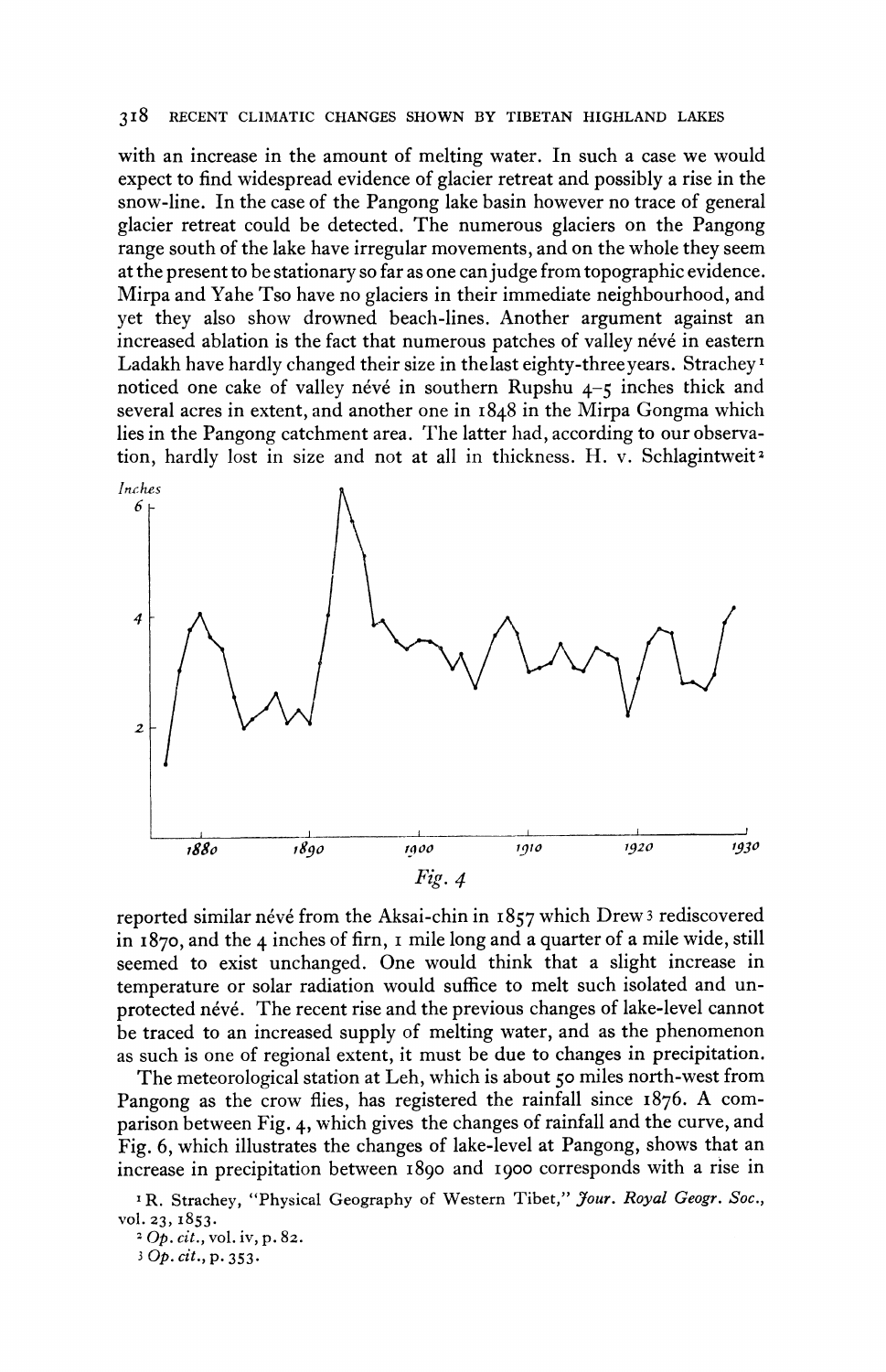